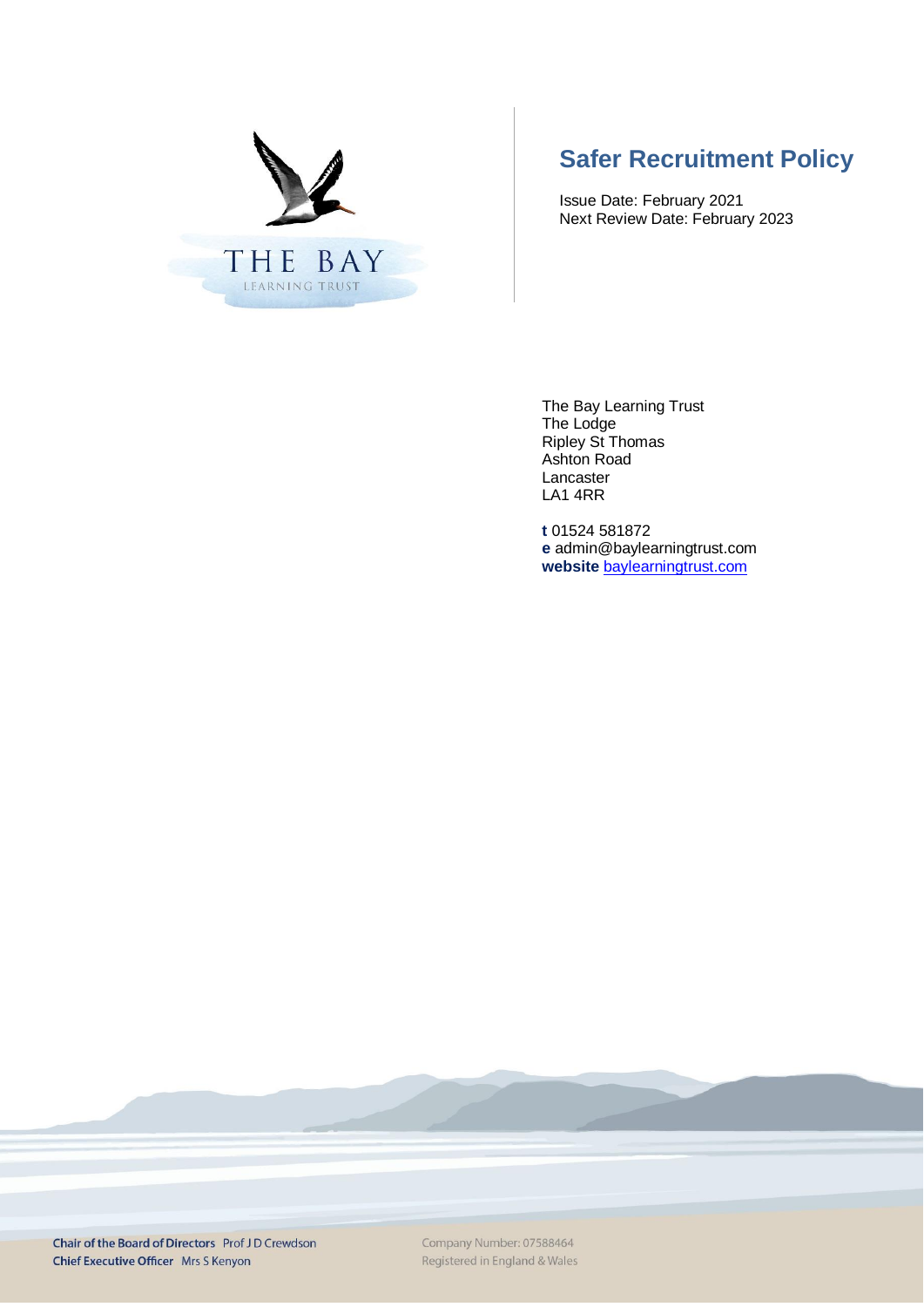# **THE BAY LEARNING TRUST**

#### **SAFER RECRUITMENT POLICY**

#### 1 **SCOPE AND PURPOSE**

- 1.1 The purpose of this policy of this policy is to set out the requirements for the recruitment of teaching and support staff at the **Trust**. The aim of the **Trust** is to:
	- 1.1.1 attract the best possible applicants to vacancies;
	- 1.1.2 deter prospective applicants who are unsuitable for work with children or young people;
	- 1.1.3 identify and reject applicants who are unsuitable for work with children and young people.
- 1.2 Decisions concerning the need to recruit staff are delegated to each Principal by the Trust. All decisions will be made with regard to curriculum needs and financial circumstances.
- 1.3 Decisions regarding remuneration for posts will be made in accordance with the Trust's Pay Policy.
- 1.4 This policy takes into account the provisions of 'Keeping Children Safe in Education' (DfE September 2020). The Trust will ensure that the statutory requirements for the appointment of staff will be met. Requirements will change from time to time and this policy will be updated accordingly.
- 1.5 The Trust is committed to promoting equality of opportunity for all staff and job applicants and will abide by existing legislation including the Equality Act 2010. The Trust does not unlawfully discriminate against staff on the basis of age, disability, gender reassignment, marital or civil partner status, pregnancy or maternity, race, colour, nationality, ethnic or national origin, religion or belief, sex or sexual orientation.
- 1.6 This policy does not form part of any employee's contract of employment and it may be amended at any time on consultation with recognised unions.
- 1.7 In this policy references to personnel/bodies are to the personnel/bodies present within the Academy at which the particular member of staff reading or exercising the policy is engaged

# 2 **WHO IS RESPONSIBLE FOR THE POLICY?**

2.1 The Trust has overall responsibility for the effective operation, maintenance and review of this policy and for ensuring compliance with the relevant statutory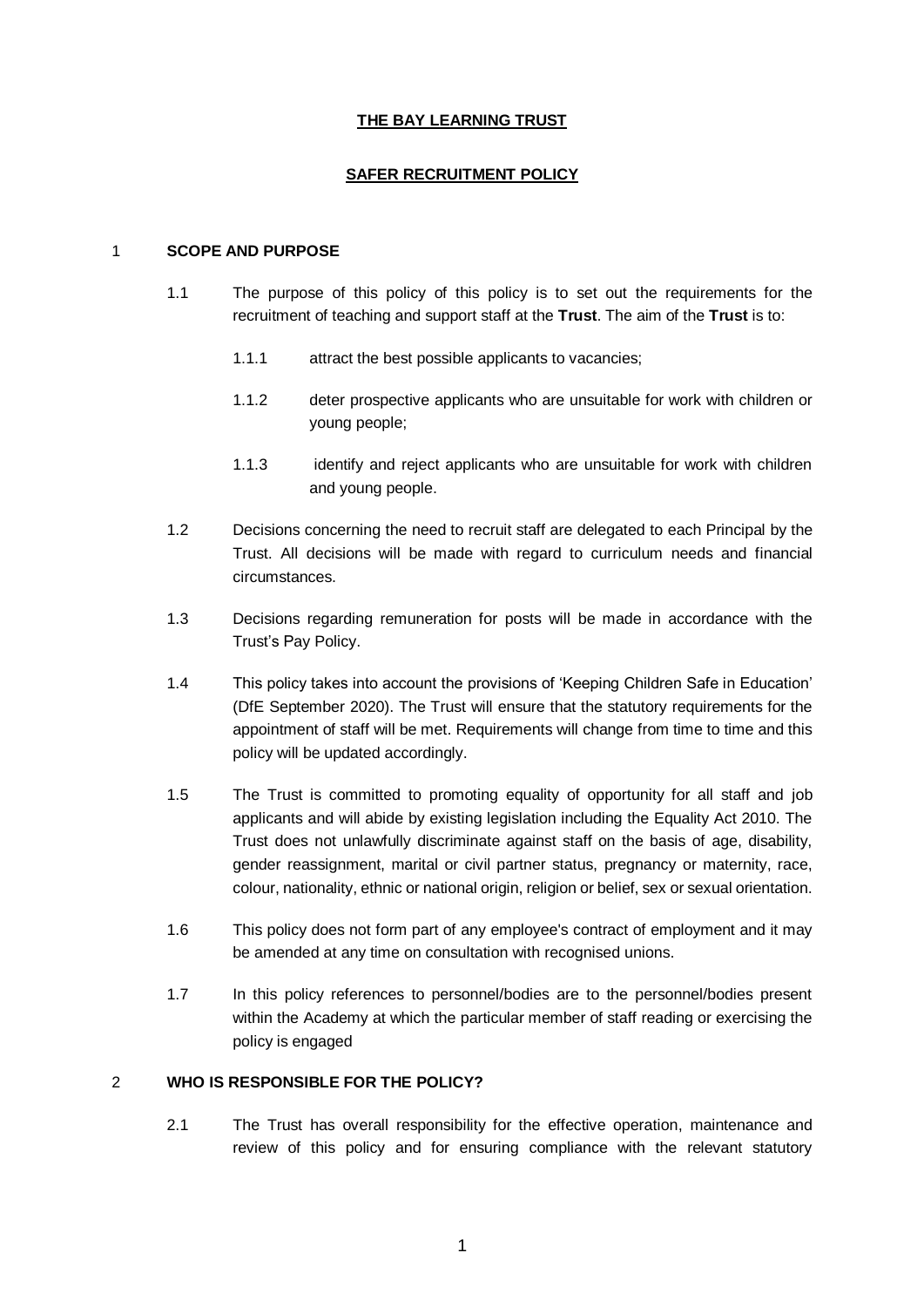framework. The local Governing Body of each Academy is also responsible for monitoring compliance by the Academy with this policy.

- 2.2 The Trust has delegated day-to-day responsibility for operating the policy to the Principal.
- 2.3 It is the responsibility of each Principal and other managers involved in recruitment to:
	- 2.3.1 ensure that their Academy operates safe recruitment procedures;
	- 2.3.2 ensure all appropriate checks are carried out on all staff and volunteers who work at each academy ;
	- 2.3.3 monitor contractors' and agencies' compliance with this document;
	- 2.3.4 promote welfare of children and young people at every stage of the recruitment process.
- 2.4 It is the responsibility of all potential and existing workers, including volunteers to comply with this document.
- 2.5 It is the responsibility of all contractors and agencies to comply with safe recruitment pre-employment checks.

#### 3 **SAFER RECRUITMENT TRAINING**

- 3.1 Subject to the availability of training, the Trust will ensure that the Principal and at least one Governor at each Academy have successfully completed accredited training in safe recruitment procedures.
- 3.2 The Trust must ensure that one person on any recruitment panel will have undertaken safer recruitment training.

# 4 **ADVERTISING POSTS**

4.1 Advertisements for posts – whether in newspapers, journals or online – and application booklets issued to prospective applicants will include the following statement:

The Bay Learning Trust is committed to safeguarding and promoting the welfare of *children and young people and expects its entire staff to share this commitment. All post-holders will be required to have an Enhanced Disclosure from the Disclosure & Barring Service (DBS)."*

- 4.2 Prospective applicants will be supplied, as a minimum, the following:
	- 4.2.1 job description and person specification;
	- 4.2.2 the Trust's Safer Recruitment Policy;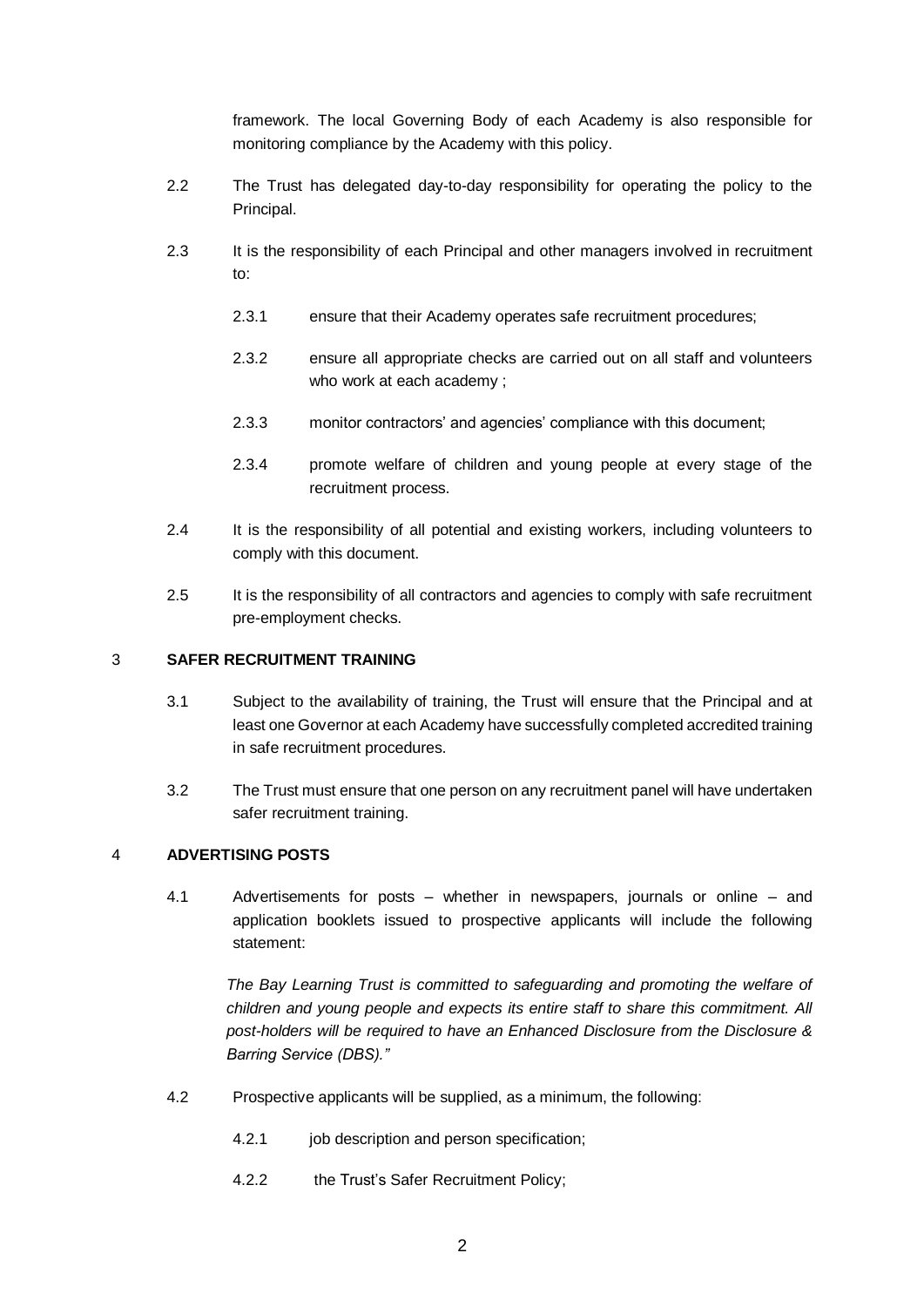- 4.2.3 the selection procedure for the post;
- 4.2.4 an application form.
- 4.3 Applicants will also be made aware of the relevant school policies, including the Child Protection Policy.
- 4.4 To ensure equality of opportunity, the Trust will advertise all vacant posts.
- 4.5 However, where there is a reasonable expectation that there are sufficient qualified internal applicants or where staff are at risk of redundancy, an internal advertisement alone may be considered appropriate.

#### 5 **APPLICATIONS**

- 5.1 Prospective applicants will respond to the advertisement by requesting or downloading further information and an application form which includes an equal opportunities monitoring form. The application form will be returned to the Academy by the specified closing date accompanied by a supporting letter. Other forms of curriculum vitae are not acceptable in place of a completed application form.
- 5.2 Applications received after the published closing date will not be considered unless there is clear evidence that the late receipt of the application has been caused by a postal delay. Such evidence would generally be an application with franking showing that it was posted first class at least one day before the published closing date. Applicants are advised to also submit their applications by e-mail to avoid late arrival.
- 5.3 The Trust will require applicants to account for any gaps or discrepancies in employment history on this application form. Where an applicant is shortlisted, these gaps will be discussed at interview.
- 5.4 Applicants should be aware that providing false information is an offence and could result in the application being rejected or summary dismissal if the applicant has been selected, and possible referral to the police and other professional regulatory bodies.

#### 6 **SHORT LISTING AND REFERENCES**

- 6.1 The selection panel will shortlist applicants against the person specification for the post. The criteria for selection will be consistently applied to all applicants. The selection panel will agree the applicants to be invited to interview.
- 6.2 Two references, one of which must be from the applicant's current/most recent employer, will be taken up before the selection stage so that any discrepancies may be probed during this stage of the selection process.
- 6.3 References will be sought directly from the referee and, where necessary, he/she will be contacted to clarify any anomalies or discrepancies. Written records will be kept of such exchanges.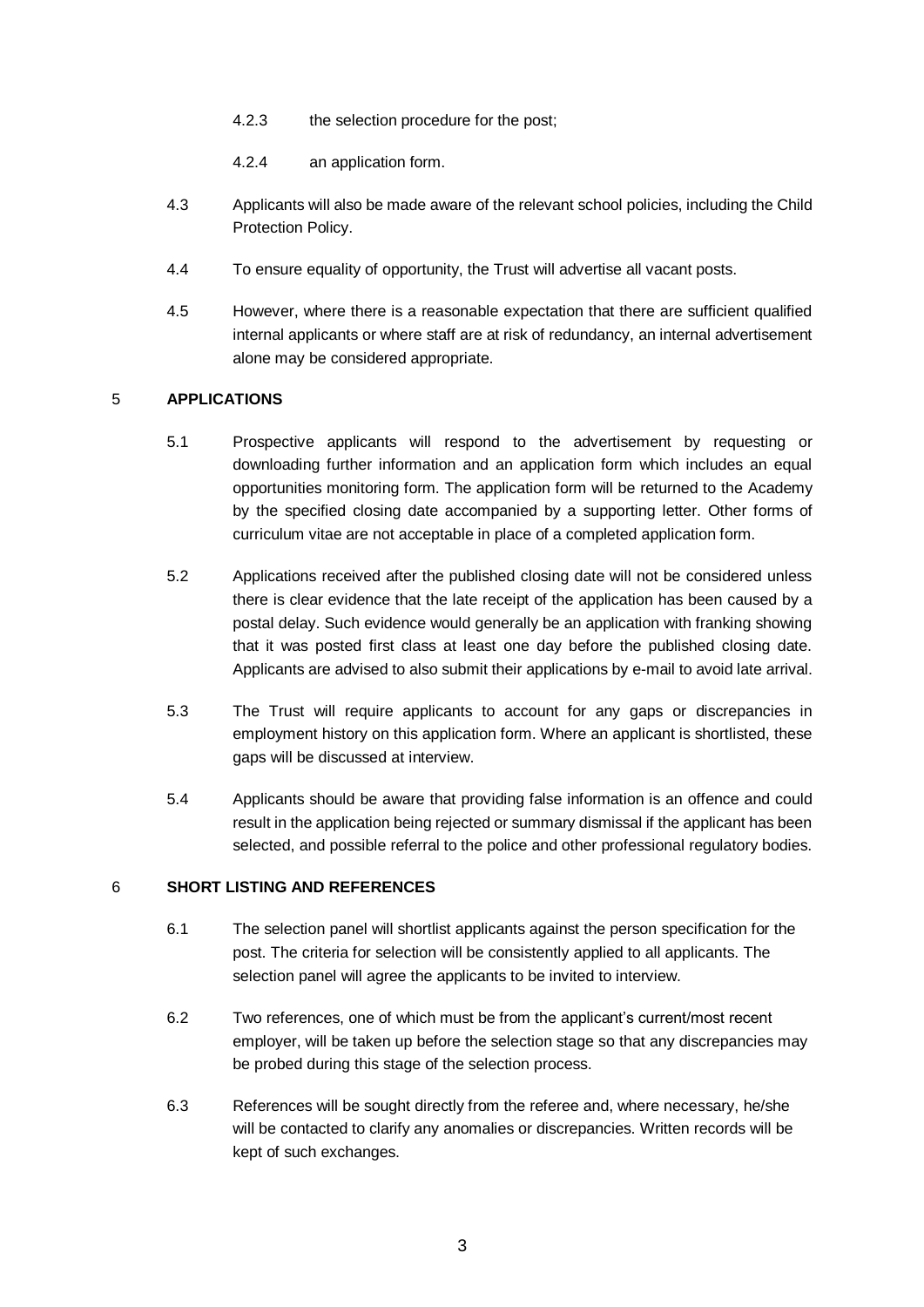- 6.4 Where necessary, previous employers who have not been named as referees may be contacted in order to clarify any such anomalies or discrepancies. Written records will be kept of such exchanges.
- 6.5 If an applicant for a post working with children is not currently employed in a post working with children, a reference will be sought from the most recent employment in which the applicant has worked with children to confirm details of the applicant's employment and their reasons for leaving.
- 6.6 Reference requests will ask the referee to confirm, in writing:
	- 6.6.1 the referee's relationship to the applicant;
	- 6.6.2 details of the applicant's current post and salary;
	- 6.6.3 the applicant's performance history and conduct;
	- 6.6.4 whether the applicant has been subject to capability procedures and the outcome of this;
	- 6.6.5 whether the applicant has been subject to disciplinary action relating to the safety and welfare of children, including where the sanction has expired, and the outcome of this;
	- 6.6.6 details of any substantiated allegations or concerns about the applicant relating to the safety and welfare of children;
	- 6.6.7 whether the referee has any reservations as to the applicant's suitability to work with children and young people (if so, the school will ask for specific details of the concerns and the reasons why the referee believes the applicant may be unsuitable to work with children);
	- 6.6.8 the applicant's suitability for the post with explicit reference to the job description and person specification.
- 6.7 All appointments are subject to satisfactory references, vetting procedures and DBS clearance.
- 6.8 Employer testimonials i.e. those provided by the applicant and/or marked 'to whom it may concern' will not be accepted. References must be in writing and be specific to the job for which the applicant has applied. The selection panel will not accept references from relatives or people writing solely in the capacity as a friend of the applicant, for any post. References will be verified and any discrepancies or areas of potential concern will be discussed with the applicant at interview.
- 6.9 If the field of applicants is felt to be weak, the post may be re-advertised.

#### 7 **INTERVIEW & SELECTION**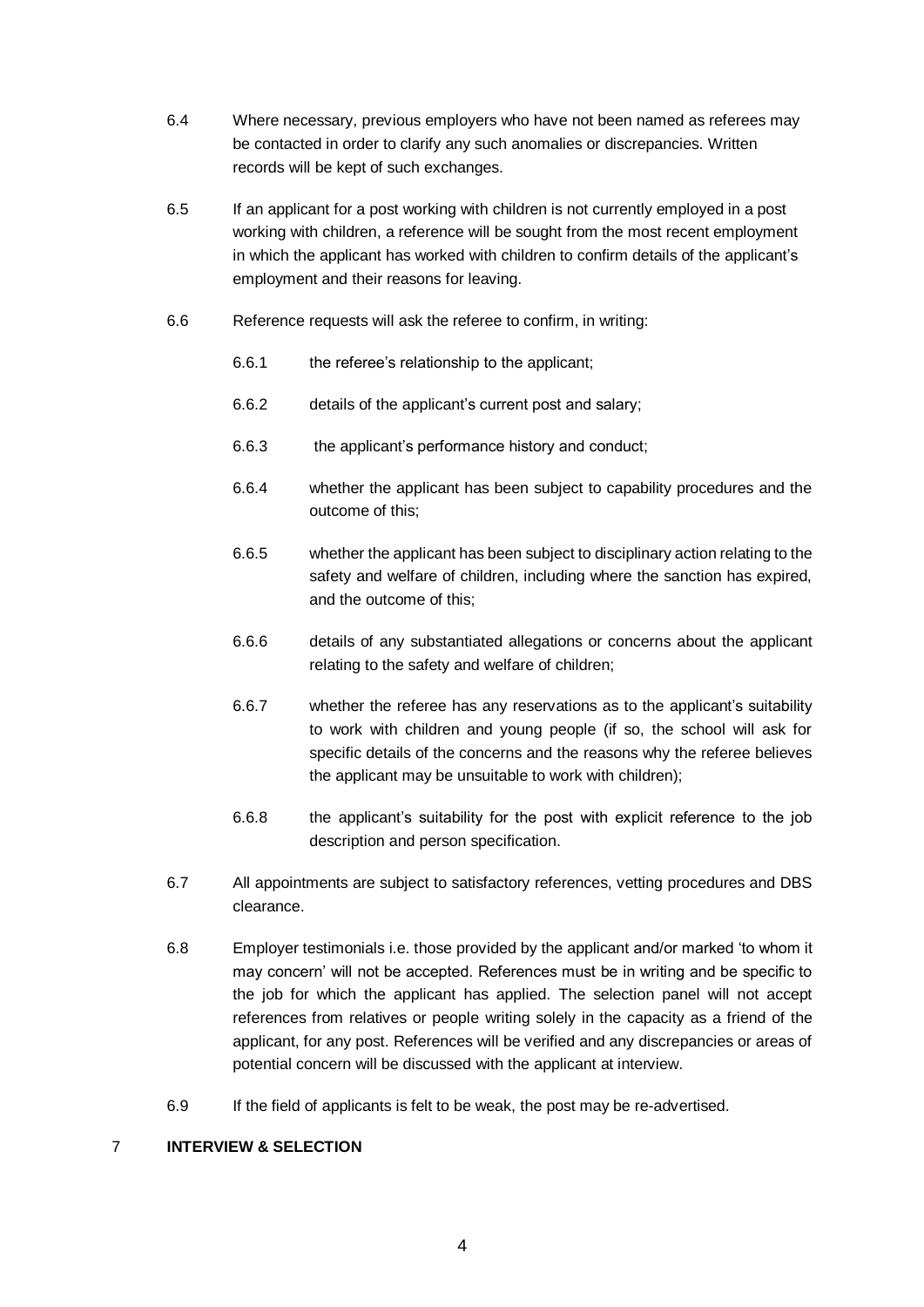- 7.1 Prior to the interview and selection process applicants will be given any relevant information, e.g. details of any selection methods that will be used.
- 7.2 Applicants who have a disability or any other particular needs will be given the opportunity to highlight this prior to any selection activities in order that reasonable adjustments may be made to the recruitment process.
- 7.3 All vacancies will require an interview of short-listed applicants. Interviews will always be face-to-face. Telephone interviews may be used at the shortlisting stage but will not be a substitute for a face-to-face interview (which may be via visual electronic link).
- 7.4 Whilst an interview is always likely to be used as the primary feature of the selection process, the selection panel will consider whether any additional selection methods are required to supplement the interview. These may include presentations, teaching observation, interaction with pupils, in-tray exercises, psychometric, verbal or numerical tests, according to the requirements of the role. Any psychometric tests used will have been validated in relation to the job, be free of bias, and be administered and validated only by a suitably trained person.
- 7.5 Whichever methods are chosen, the panel will use these to assess the merits of each applicant against the person specification and explore their suitability to work with children. This will include exploration of the applicants understanding of child safeguarding issues.
- 7.6 The selection panel will ensure that all applicants are asked the same main questions at interview based on the list of essential criteria for the post, although supplementary questions may differ according to the applicants' answers and backgrounds.
- 7.7 Applicants will always be required:
	- 7.7.1 to explain satisfactorily any gaps in employment
	- 7.7.2 to explain satisfactorily any anomalies or discrepancies in the information available to the selection panel
	- 7.7.3 to declare any information that is likely to appear on a DBS disclosure
	- 7.7.4 to demonstrate their capacity to safeguard and protect the welfare of children and young people
- 7.8 The interview will also include a discussion of any convictions, cautions or pending prosecutions that the applicant has declared and are relevant to the prospective employment.
- 7.9 Particular care will be taken to ensure that no questions or selection methods could be viewed as discriminatory.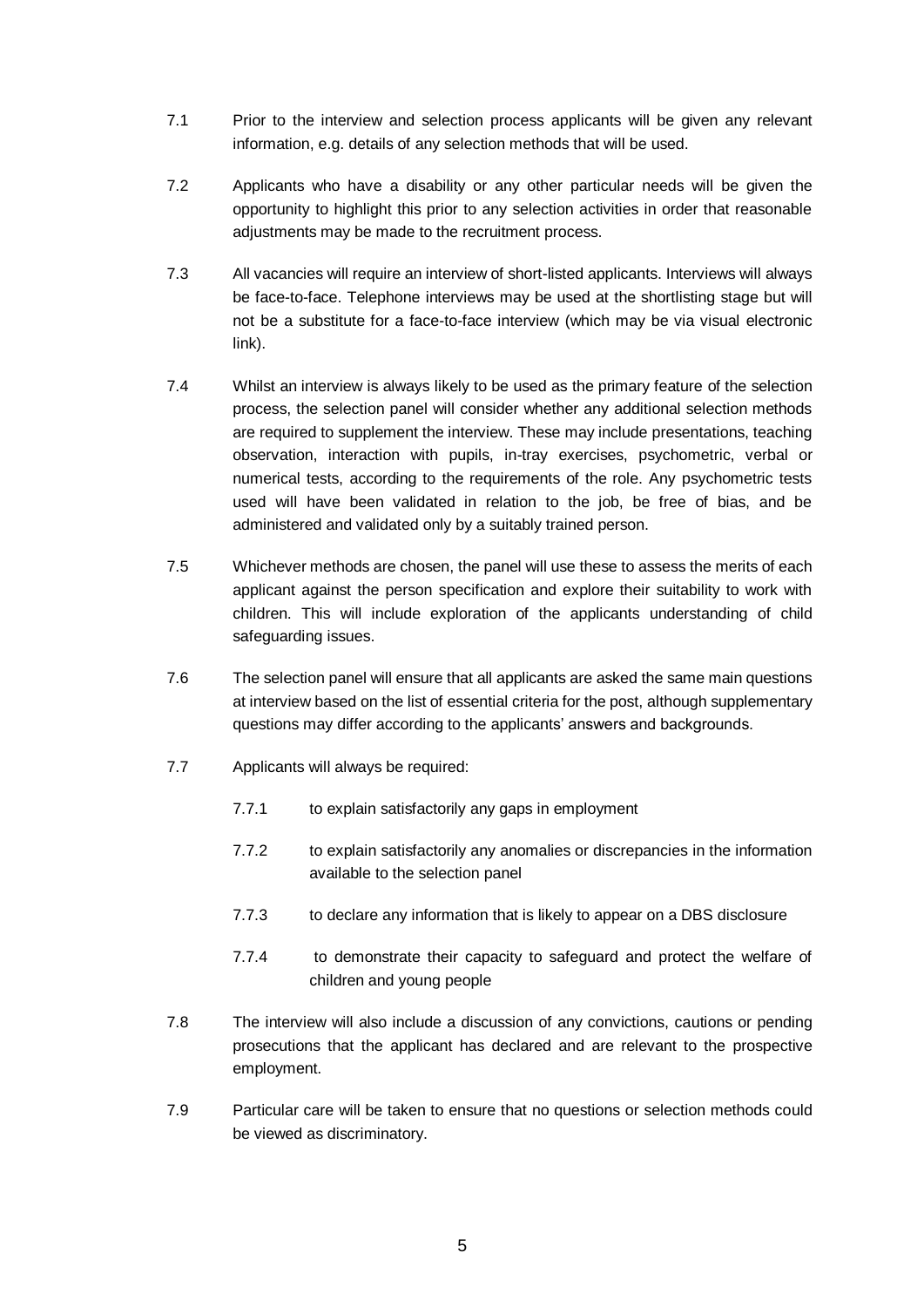#### 8 **EMPLOYMENT CHECKS**

- 8.1 All successful applicants are required to:
	- 8.1.1 provide proof of identity (e.g. passport; driving licence photocard)
	- 8.1.2 complete a DBS disclosure application and receive satisfactory clearance;
	- 8.1.3 obtain a barred list check if the individual will start work in regulated activity before the DBS certificate is available;
	- 8.1.4 provide actual certificates of professional qualifications (teaching staff or where required)
	- 8.1.5 provide proof of address (e.g. recent utility bill, bank or credit card statement)
	- 8.1.6 provide proof of eligibility to live and work in the UK.
- 8.2 Documentation will be checked by a member of staff suitably trained in safer recruitment processes.
- 8.3 Once an applicant has been offered the post they may be required to complete a confidential health questionnaire to verify their mental and physical fitness to carry out their work

# 9 **CONFIRMING THE APPOINTMENT**

- 9.1 The final offer of employment will be subject to:
	- 9.1.1 a satisfactory enhanced DBS and barred list check;
	- 9.1.2 confirmation that the applicant does not live with a disqualified person (if the member of staff is expected to work with children under the age of 8);
	- 9.1.3 a check that the applicant is not subject to a prohibition order using the Employer Access Online Service (teachers only);
	- 9.1.4 receipt of a completed confidential health questionnaire which is required to verify the applicant's mental and physical fitness to carry out their work
	- 9.1.5 receipt of final references from previous employers;
	- 9.1.6 a valid work permit for overseas applicants and/or confirmation of settled status under the EU Settlement Scheme (where applicable);
	- 9.1.7 a check that the applicant is not subject to a prohibition or restriction order under section 128 of the Education and Skills Act 2008 (where applicable); and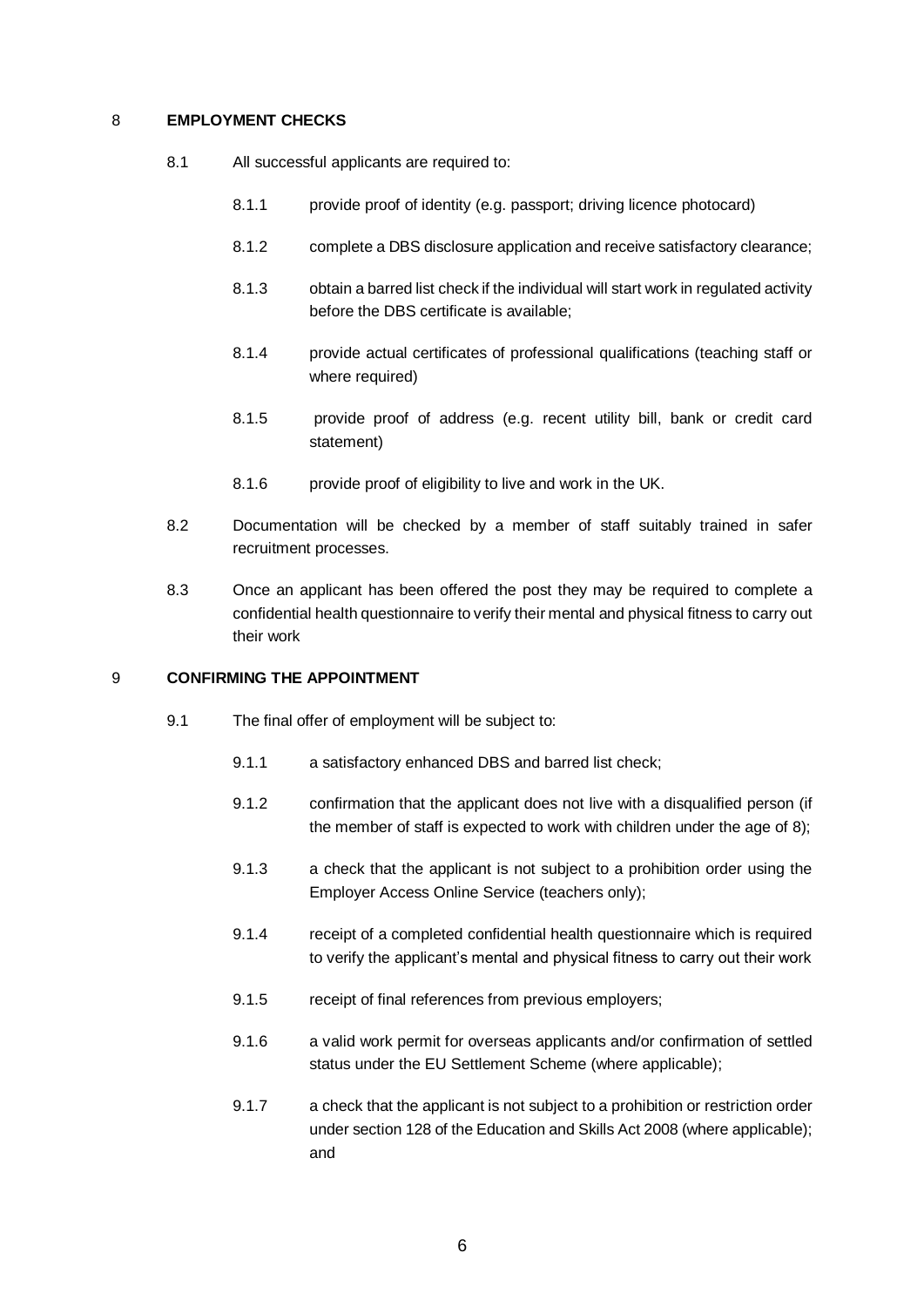- 9.1.8 the applicants details have been added to the school's Single Central Record (SCR).
- 9.2 The school reserves the right not to proceed with or to terminate employment with immediate effect if the DBS checks reveals convictions which have not been declared on the application form or if any of the documents provided have been falsified in any way.

## 10 **INDUCTION**

- 10.1 All employees who are new to the school will receive full induction training that will cover all relevant matters of Trust policy including safeguarding and promoting the welfare of children, child protection procedures, whistle blowing, and guidance on safe working practices.
- 10.2 Employees will also be required to read, and confirm that they have read, Part 1 of 'Keeping Children Safe in Education'.

# 11 **PERSONNEL FILE AND SINGLE CENTRAL RECORD**

- 11.1 Recruitment and selection information for the successful applicant will be retained securely and confidentially for the duration of their employment with the Trust including:
	- 11.1.1 application form signed by the applicant;
	- 11.1.2 interview notes including explanation of any gaps in the employment history;
	- 11.1.3 references;
	- 11.1.4 proof of identity;
	- 11.1.5 proof of right to work in the UK;
	- 11.1.6 proof of relevant academic qualifications;
	- 11.1.7 completed a confidential health questionnaire and any medical clearance obtained from the Occupational Health service;
	- 11.1.8 evidence of DBS clearance, Barred List (where applicable), a section 128 check (where applicable) and Teacher Prohibition checks;
	- 11.1.9 offer of employment letter and signed contract of employment.
- 12 The Trust will maintain a Single Central Record of employment checks in accordance with relevant Department of Education guidance.

# 13 **ADULTS WORKING WITH CHILDREN WHO ARE NOT EMPLOYED DIRECTLY BY THE Trust**